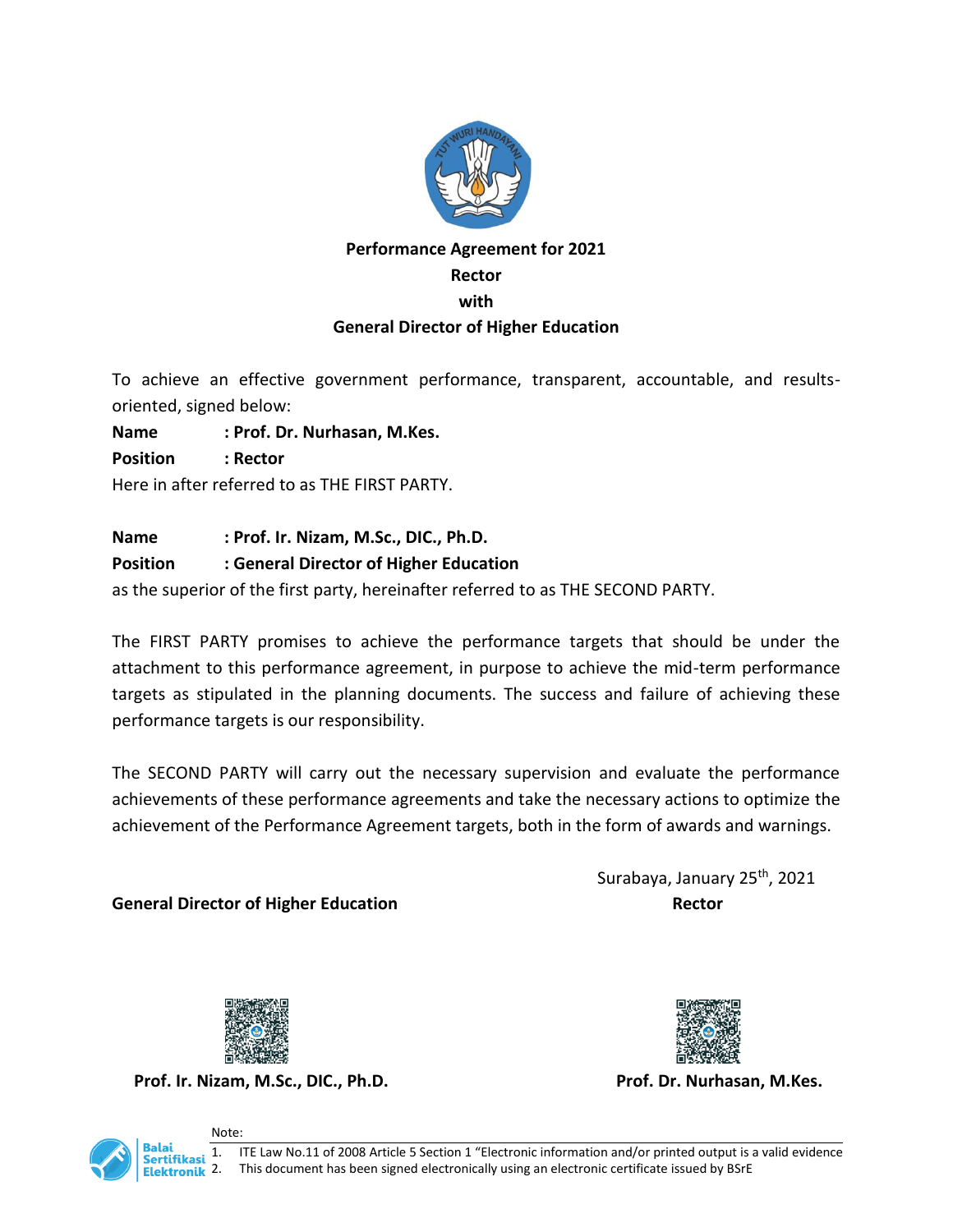## **Performance Targets**

|                |                         |                                                            | Performance        |
|----------------|-------------------------|------------------------------------------------------------|--------------------|
|                |                         |                                                            | <b>Agreement</b>   |
| #              | <b>Activity Targets</b> | <b>Activity Performance Indicators</b>                     | <b>Targets for</b> |
|                |                         |                                                            | 2021               |
| $\mathbf{1}$   | [S1] Increased the      | [IKU 1.1] Percentage of undergraduate and diploma          | 80                 |
|                | quality of higher       | degree for 2/3/4-year graduates who managed to get a       |                    |
|                | education               | job, continue studies, or become self-employed.            |                    |
|                | graduates               | [IKU 1.2] Percentage of undergraduate and diploma          | 34                 |
|                |                         | degree for 2/3/4-year graduates who spent at least 20      |                    |
|                |                         | (twenty) credits off the campus; or achieve the lowest     |                    |
|                |                         | achievement at the national level.                         |                    |
| $\overline{2}$ | [S2] Increased the      | [IKU 2.1] Percentage of lecturers who have tri dharma      | 25                 |
|                | quality of higher       | activities at other campuses, at QS100 regarding their     |                    |
|                | education               | field (QS100 by subject), working as practitioners in the  |                    |
|                | lecturer                | industrial field, or fostering students who have achieved  |                    |
|                |                         | the lowest national level achievement in the last 5 (five) |                    |
|                |                         | years                                                      |                    |
|                |                         | [IKU 2.2] Percentage of lecturers who still qualify for    | 47                 |
|                |                         | doctoral academic qualifications; has a competency or      |                    |
|                |                         | professional certificate recognized by industry and work   |                    |
|                |                         | field; or come from among professional practitioners,      |                    |
|                |                         | the industrial field, or the occupation field.             |                    |
|                |                         | [IKU 2.3] The total number of research and community       | 0.17               |
|                |                         | service outputs that have been recognized                  |                    |
|                |                         | internationally or implemented by the community per        |                    |
|                |                         | number of lecturers.                                       |                    |
| 3              | [53]                    | [IKU 3.1] Percentage of the study programs for             | 100                |
|                | Increased the           | undergraduate and diploma degree collaborating with        |                    |
|                | quality of              | partners.                                                  |                    |
|                | curriculum and          | [IKU 3.2] Percentage of subjects for undergraduate and     | 40                 |
|                | learning                | diploma for 2/3/4-year degree that used the case           |                    |
|                |                         | method or project-based group learning as part of the      |                    |
|                |                         | evaluation score.                                          |                    |
|                |                         | [IKU 3.3] Percentage of undergraduate and diploma          | 5                  |
|                |                         | study programs that hold international certificates or     |                    |
|                |                         | good reputations recognized by the government.             |                    |
| 4              | [S4] Increased          | [IKU 4.1] The average SAKIP Satker predicate is at least   | BB                 |
|                | governance work         | BB                                                         |                    |
|                | units within the        | [IKU 4.2] Average Budget Performance score for the         | 80                 |
|                | Higher education        | implementation of the RKA-K / L Satker is at least 80      |                    |
|                | of Directorate          |                                                            |                    |
|                | General                 |                                                            |                    |